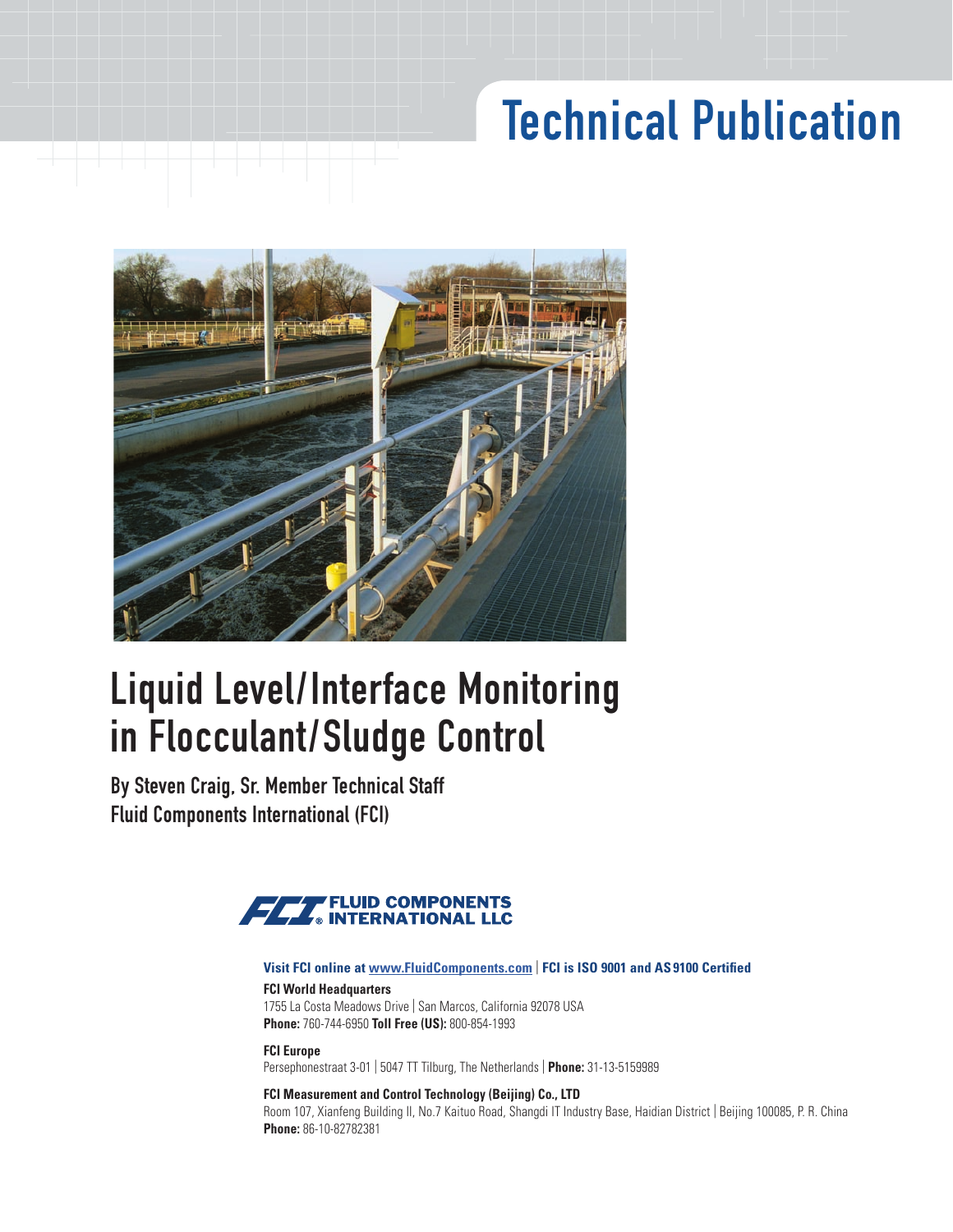### **Liquid Level / Interface Monitoring in Flocculant / Sludge Control**

By Steven Craig, Sr. Member Technical Staff Fluid Components International (FCI)



**In municipal and industrial wastewater treatment plants, sludge clarifiers are utilized to separate solids from the sludge clarifers are utilized to separate solids from the water treatment effuent system by introducing air and focculants. This process results in the sludge rising to the top of the pond or tank and spilling over a weir into a separate collection area. The amount of air and focculants are controlled by measuring the liquid level interface between the sludge and water.** 

of flocculant chemicals and wastewater treatment systems. Flocculants cause the suspended solids in wastewater to foat in drinking water fltration. In industrial applications, they effciently remove oil, heavy metals, ink and other contaminants Flocculants are used in both the treatment of municipal sewage and industrial wastewater. There are many different types to the top or sink to the bottom where they can be removed. They also can be used in stormwater treatment systems and from water (Figure 1).

# **The Problem**

 Precisely measuring and controlling the mixture of wastewater effluent, flocculants and sludge is essential to efficient water process liquid measurements must be capable of distinguishing levels where the different liquids interface in the pond or tank. treatment. The level/interface instruments that support the between liquids with varying properties in order to detect the With this knowledge, the amount of air, effluent and flocculants is controlled to provide the optimum mix for treatment.

 variable conditions that change with system and plant demand. survive in dirty harsh operation conditions where methane and hydrogen sulfde are likely to be present. Such wastewater treatment systems operate under In addition, seasonal temperatures rise and fall along with humidity levels that affect bacterial growth and the quantity of air and effuent required for proper operation. The instruments in the process loop also must have a rugged design in order to

 been tried as level/interface sensors in wastewater treatment particularly successful because the sensors fail due to fouling in this dirty operating environment. When selecting a sensing a technology for liquid level/interface it is important to not only consider the process media and desired performance criteria, but the plant environment is important too. A number of different liquid sensing technologies have applications. Optical detectors, for example, have not been

#### **The Solution**

 There are multiple technologies that can detect level/interface in liquids and foams. Each of them have their advantages and disadvantages. Thermal dispersion sensing is one example of a technology that works well in liquid level/interface switching applications.

 Thermal dispersion technology places two thermowell protected platinum RTD temperature sensors in the process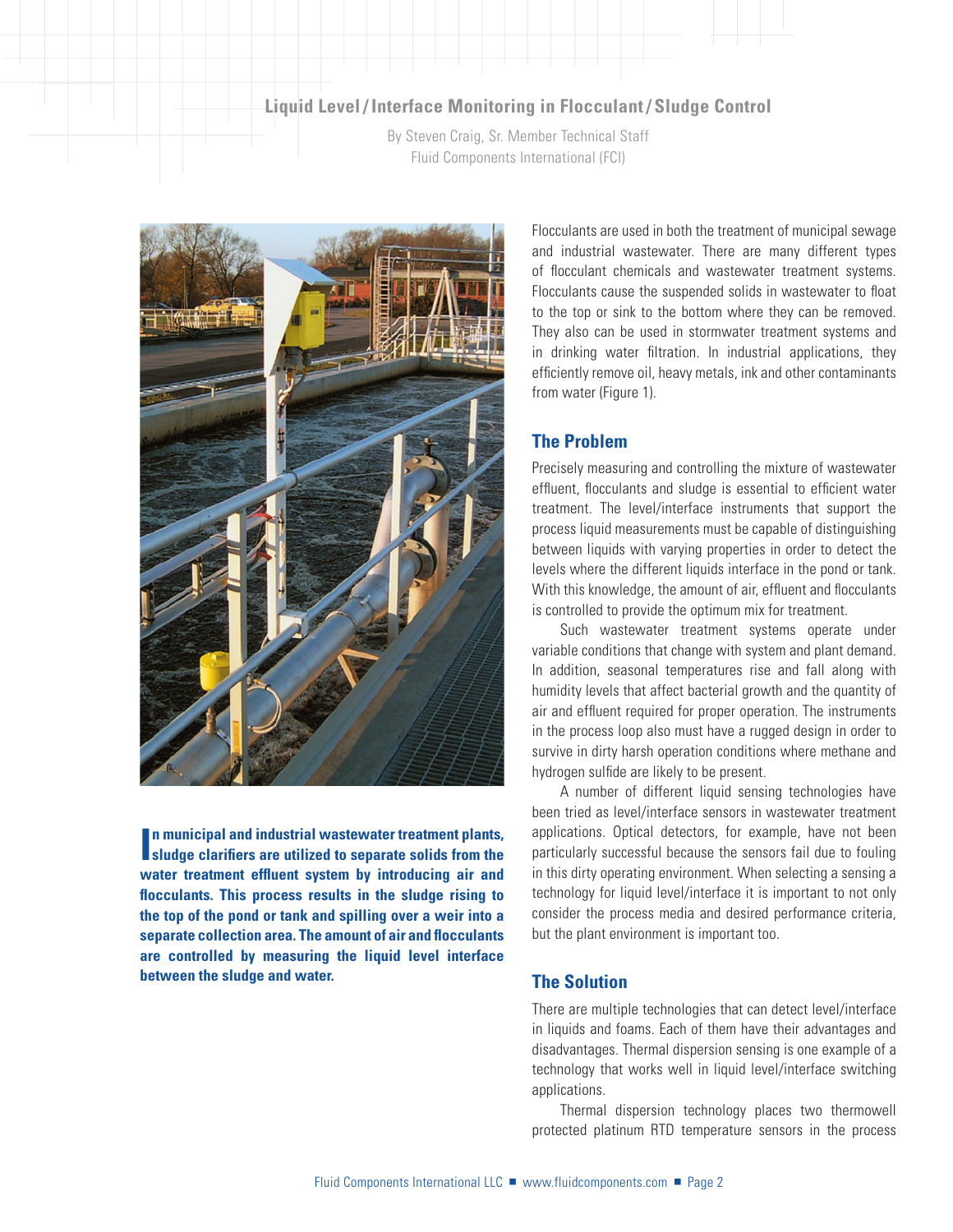# **Liquid Level / Interface Monitoring in Flocculant / Sludge Control**

By Steven Craig, Sr. Member Technical Staff Fluid Components International (FCI)



*Figure 2. Thermal Mass Flow Sensing Theory of Operation* 

 process temperature. The temperature difference between these two sensors is measured and is directly proportional to stream. One RTD is heated while the other senses the actual the flow rate of the liquid (Figure 2).

 example in oil to water, large changes in natural convection and thermal properties will cause substantial changes in the When a liquid-to-liquid interface change occurs, for temperature. The liquid level/interface switch point may be factory pre-set by the manufacturer or feld adjusted by the plant operator.

 Similarly when clear liquid is present, the natural such as a focculent is present. Again a substantial and convection is present and thus indicates clear liquid or a slurry convection heat transfer is higher than when settled slurry easily detectable temperature change occurs because natural is present, respectively.

For flocculant/sludge basin control in wastewater treatment, the FLT93S Flow/Level/Temperature Switch from Fluid Components International is an ideal solution. The FLT93S (Figure 3) performs monitoring, controlling and alarming of flow rates or levels of critical fluids such as flocculants/ sludge, wastewater, foams, emulsion layers, other liquids

 superior reliability and long service life under the harshest plant environments in wastewater treatment, chemical refning, and slurries. Its rugged industrial design and housing provide nuclear power generation and other industries.

 temperature sensing in a single device. A single FLT measures and monitors flow or level and temperature simultaneously with excellent accuracy and reliability. Dual 6A relay outputs are The FLT93S Switch is a dual-function insertion-style instrument that offers either fow/temperature sensing or level/ standard and are assignable to flow, level or temperature.

 heat transfer properties of the media to identify the interface of similar densities such as wastewater and focculant/sludge for highly reliable control in basins or separation tanks and other Unlike density displacers, which are often used for level and interface control, the FLT93S Switch relies on the specifc different products. With its unique thermal dispersion sensing capability, the FLT93S monitors the interface of products with vessels.

 FCI's FLT93S can identify the interface between any dual switch point option allows one instrument to control two type of media including focculant/sludge, wastewater, foam, emulsion layers, other liquids and slurries. The FLT93S Switch's different product interfaces. Two or more switches are used to control product discharge and intake at specifed points.

 The FLT Switch operates over a wide setpoint range in repeatability is  $\pm 0.125$  inch ( $\pm$  3.2 mm). The standard FLT93S withstands operating temperatures from -40 $\degree$ F to 350 $\degree$ F (-40  $^{\circ}$ C to 177  $^{\circ}$ C), and an optional configuration is available for temperatures from -100  $\mathrm{^{\circ}F}$  to 850  $\mathrm{^{\circ}F}$  (-73  $\mathrm{^{\circ}C}$  to 454  $\mathrm{^{\circ}C}$ ). water from 0.01 FPS to 0.5 FPS (0.003 MPS to 0.9 MPS). Level/ interface accuracy is  $\pm 0.25$  inch ( $\pm 6.4$  mm), and measurement



*Figure 3. FCI Model FLT93S*